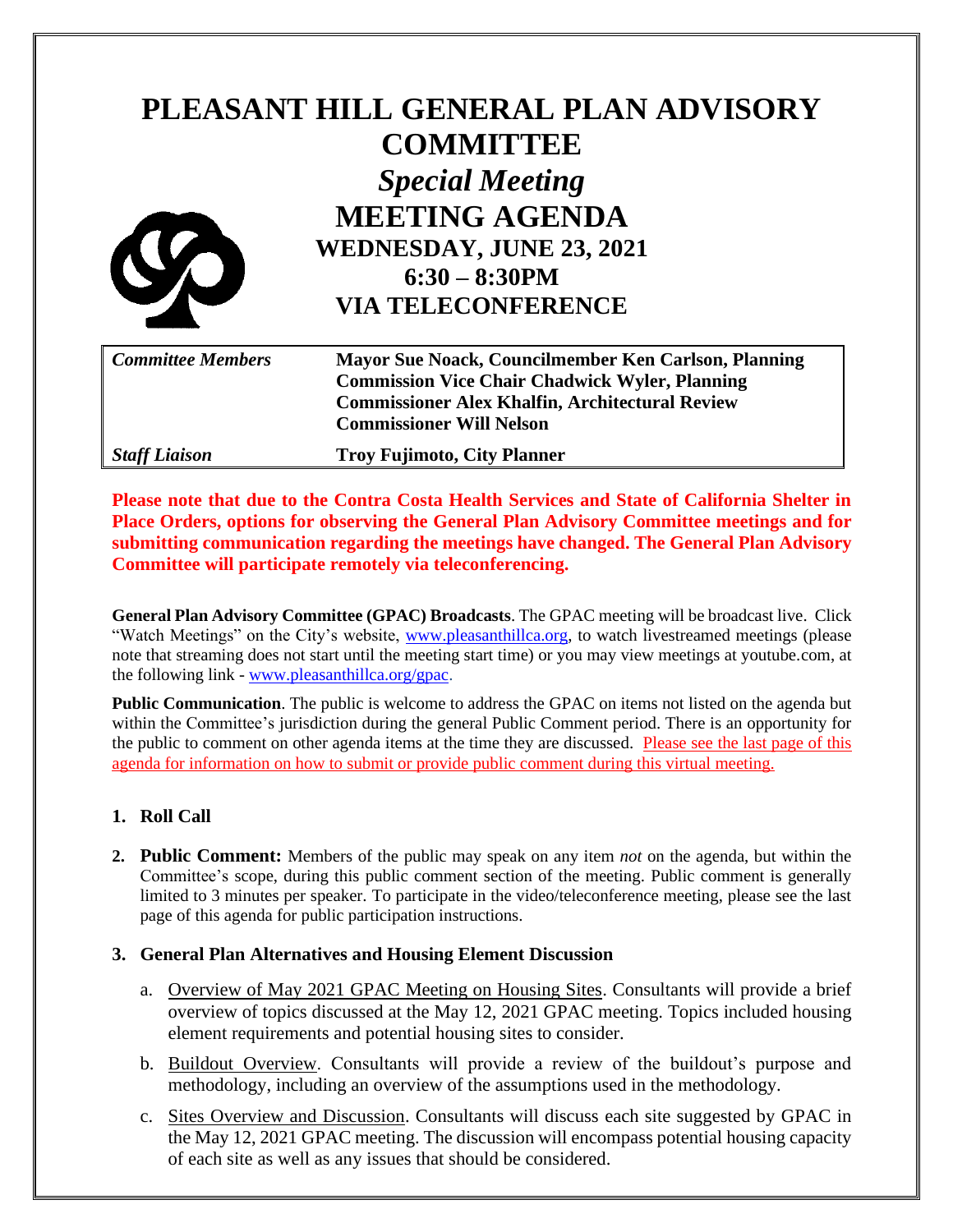#### **4. Announcements/Correspondence**

### **5. Adjournment**

# **Next Meeting:** TBD

If, due to a disability, a reasonable accommodation is needed to participate in this meeting, please contact the ADA Coordinator 24 hours in advance of the meeting at (925) 671-5237 or via California Relay at 711.